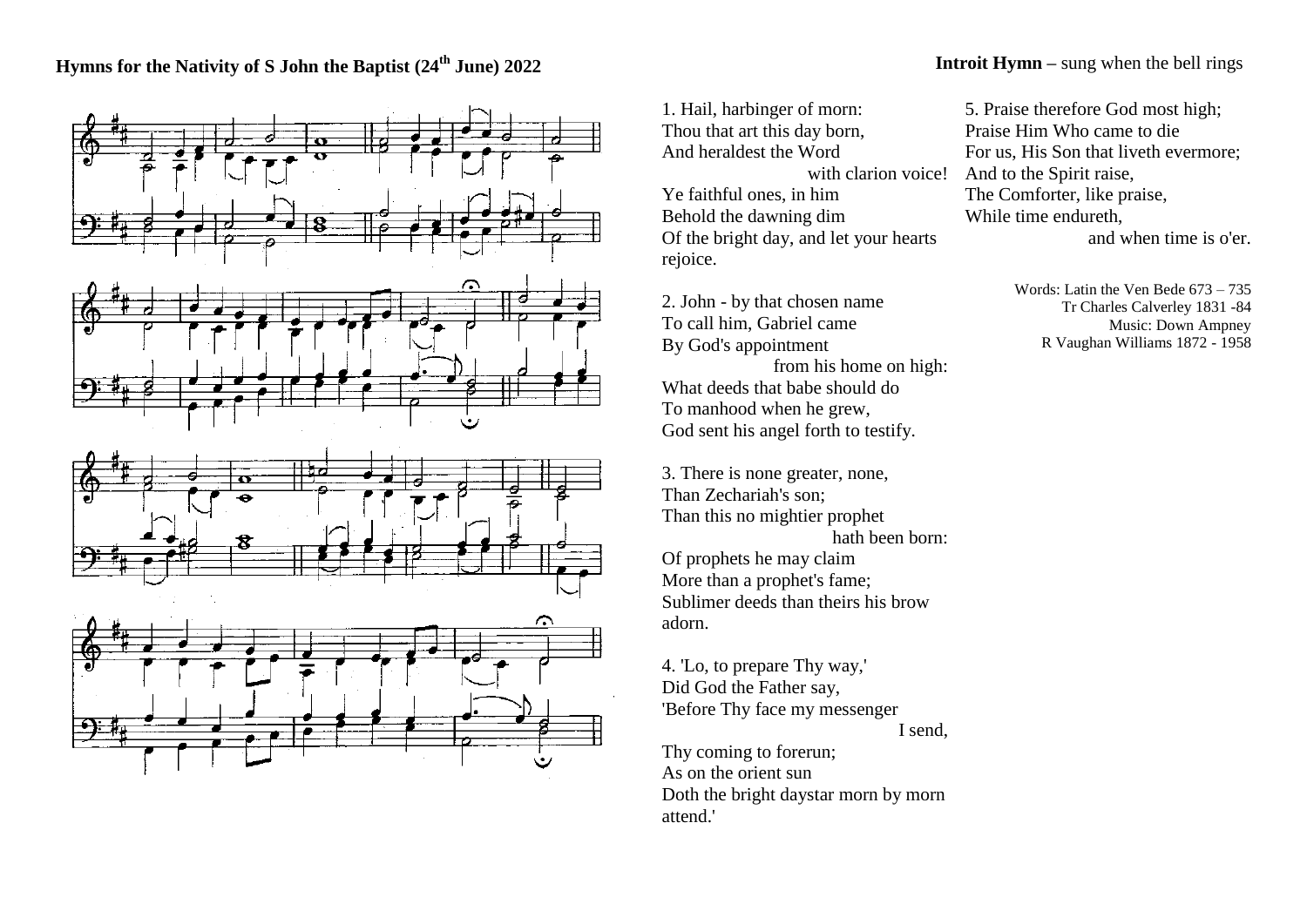## **Offertory Hymn** – sung after the Cherbuikon



2. Thou, Lord, didst make all for Thy pleasure, Didst give us food for all our days, Giving in Christ the Bread eternal; Thine is the power, be Thine the praise.

3. Watch o'er Thy Church, O Lord, in mercy, Save her from evil, guard her still, Perfect her in Thy love, unite her, Cleansed and conformed unto Thy Will.

4. As grain, once scattered on the hillsides, Was in this broken bread made one, So from all lands Thy Church be gathered Into Thy kingdom by Thy Son.

> Words: From the Didache (C1) Tr F Bland Tucker 1895 - 1984 Music: S Clement Clement Schofield 1839 - 1904

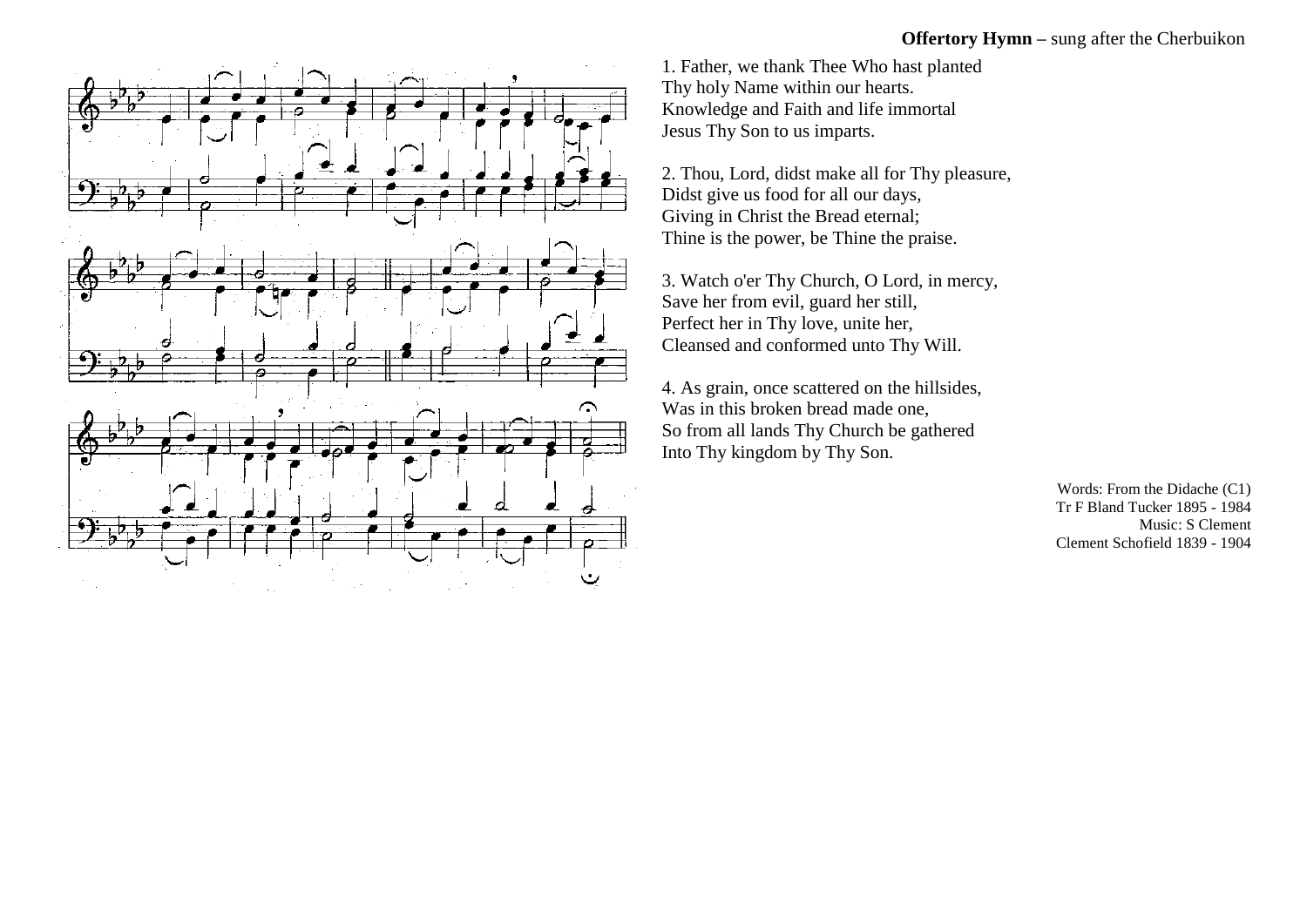

## **Communion Hymn** – sung once you are back from receiving Holy Communion

1. Strengthen for service, Lord, the hands That holy things have taken; Let ears that how have heard thy songs To clamour never waken.

2. Lord, may the tongues which 'Holy' sang Keep free from all deceiving; The eyes which saw Thy love be bright, Thy bless-ed hope perceiving.

3. The feet that tread Thy holy courts From light do Thou not banish; The bodies by Thy Body fed With Thy new Life replenish.

> Words: Syrian C4 Tr CW Humphreys 1840 – 1921 & Percy Dearmer 1867 - 1936 Music: Ach Gott und Her Melody in Neu-Leipziger Gesangbuch 1682 Adapted and harmonized by JS Bach 1685 - 1750